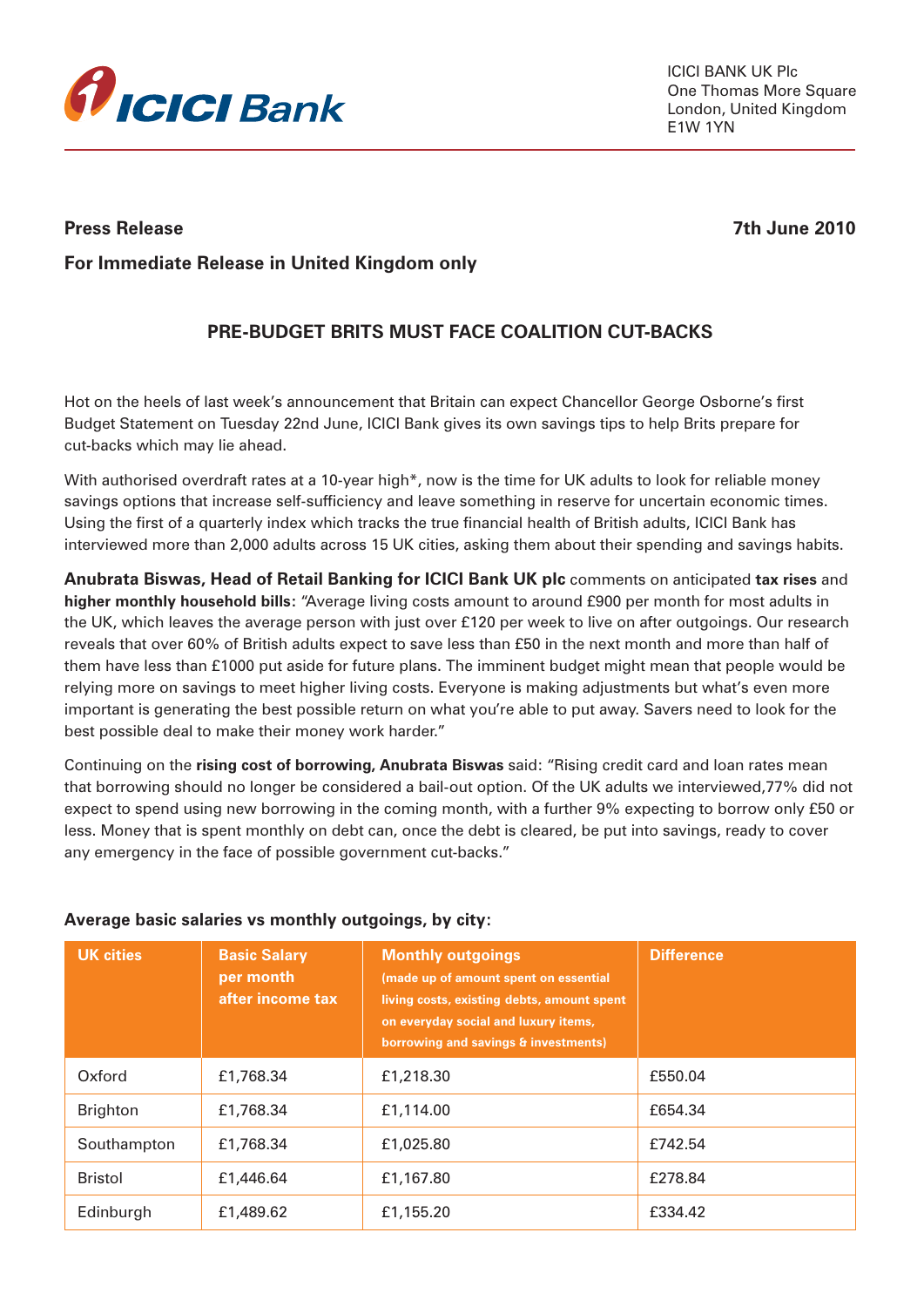

| Nottingham       | £1,467.78 | £981.20   | £486.58 |
|------------------|-----------|-----------|---------|
| Leeds            | £1,235.52 | £1,283.10 | -£47.58 |
| Cardiff          | £1,379.04 | £1,232.80 | £146.24 |
| <b>Newcastle</b> | £1,604.02 | £886.20   | £717.82 |
| <b>Norwich</b>   | £1,651.18 | £970.20   | £680.98 |
| Manchester       | £1,494.82 | £914.30   | £580.52 |
| Plymouth         | £1,446.64 | £1,097.40 | £349.24 |
| Glasgow          | £1,579.42 | £986.10   | £593.32 |
| London           | £2,090.06 | £1,288.60 | £801.46 |
| Birmingham       | £1,448.38 | £1,026.80 | £421.58 |

## References:

\*The Mirror, 'Groans on Loans', 15th May 2010

\*\*1 ONS DATA, April 2010

### **For more information or to arrange interviews, contact:**

Guy Bellamy/ Lisa Donohue/ Rosie Dodd

020 7269 717/ 7219/ 7112

Guy.Bellamy@fd.com/ Lisa.Donohue@fd.com/ Rosie.Dodd@fd.com